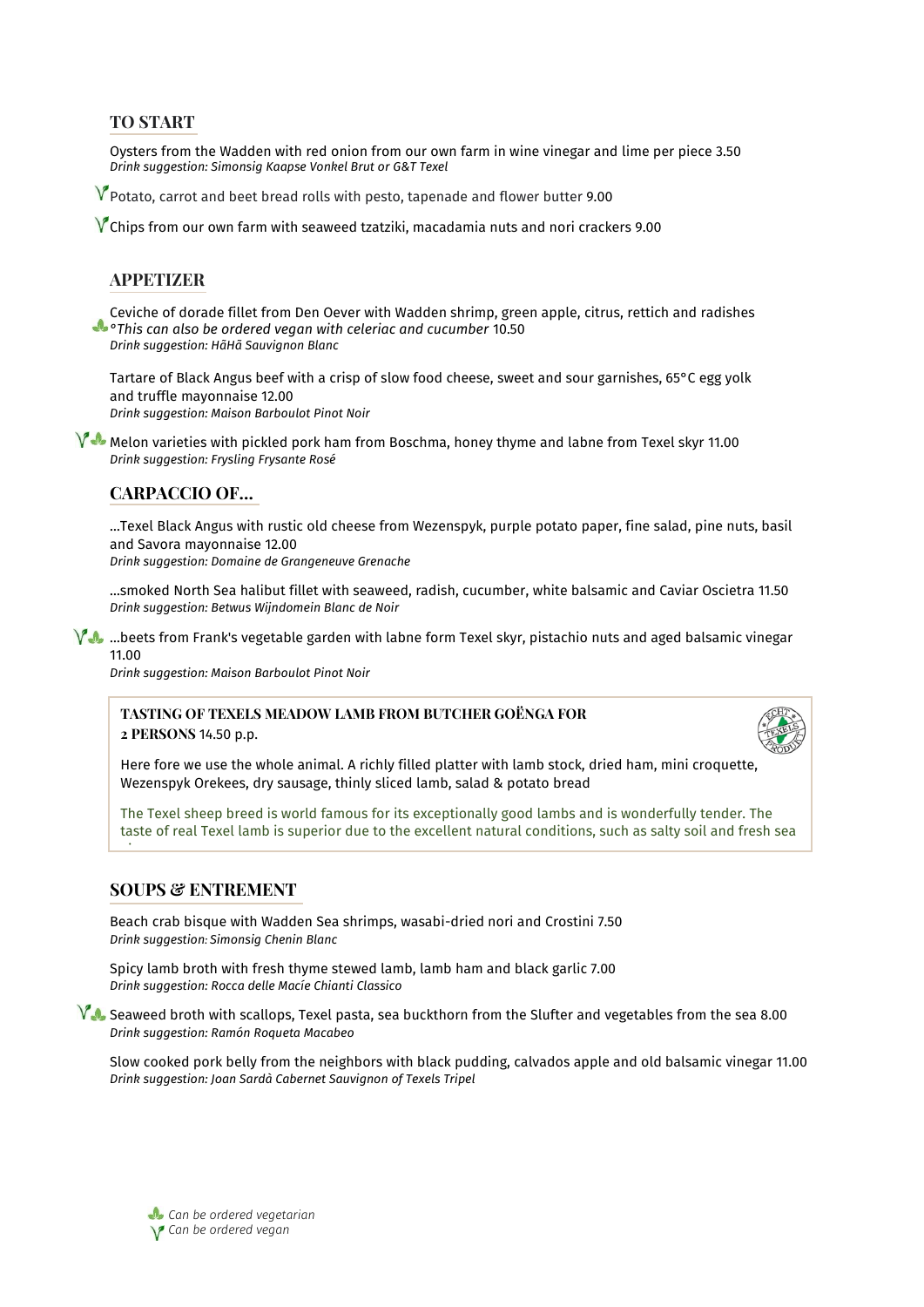# **MAIN DISHES**

#### **CLASSICS**

Tournedos Rossini from Texel Piemontese cattle with foie gras and truffle 35.00 •• *Drink suggestion: Barón de Ley Reserva Rioja*



*Or*

Fresh sole from the Wadden Sea with remoulade sauce 45.00 ••• *Drink suggestion: Von der Leyen Riesling Trocken*

North Sea cod from the Texel fleet with carrots from our own farm, Texel pasta, zucchini, sea vegetables, lime and beurre blanc with Tomasu soy 24.50 *Drink suggestion: J. Lohr Winery Cypress Chardonnay*

Salty lamb consisting of rack, attorney and sweetbreads with fennel, garlic, tomato and delicate mustard gravy 27.50

*Drink suggestion: Rocca delle Macíe Chianti Classico* 

Piemontese beef burger with home-grown onions, Texel mushrooms, Wezenparel cheese and fried egg 12.50 *°This can also be ordered vega(n) with a vegetable burger Drink suggestion: Texels Skuumkoppe*

 $\sqrt{ }$  Pearl couscous with baked sweet potato, oyster mushroom from the Texel mushroom farm in soya, spring onions with parsnip and grated slow food cheese 22.50 *Drink suggestion: Cabriz Encruzado Reserva*

YA "Mille feuille" of cooked beetroot with mushrooms, blue cheese sauce, mustard crumble and honey thyme 22.50 *Drink suggestion: Maison Barboulot Pinot Noir*

### **SIDES** 4.00 p.st.

Thick fries from our own farm with mayonnaise

Jacket sweet potato from 'T Landje with crème fraîche

Baby potato from Bert Keyser potatoes with mayonnaise

Warm vegetables from Frank's vegetable garden

Green salad from Frank's vegetable garden

### **BLACK ABERDEEN ANGUS BEEF FROM THE WEST COAST OF TEXEL** 32.50 ••



Daily changing part of the beef. The animal is used from head to tail.

Served with a cream of roasted celeriac, Texel shiitake, caramelized chicory, confit potato, balsamic onions and a full gravy.

*Drink suggestion: Tenuta Sant'Antonio Valpoliciella Ripasso Monti Garbi*

These beautiful animals ensure the preservation of the Texel dunes and walk in the areas from the boat to the lighthouse. They are unique and exclusively prepared in our kitchen.

•• *If you have booked a dinner with your overnight stay, there is a supplement of 10.00 on this dish*

••• *If you have booked a dinner with your overnight stay, there is a supplement of 20.00 on this dish*